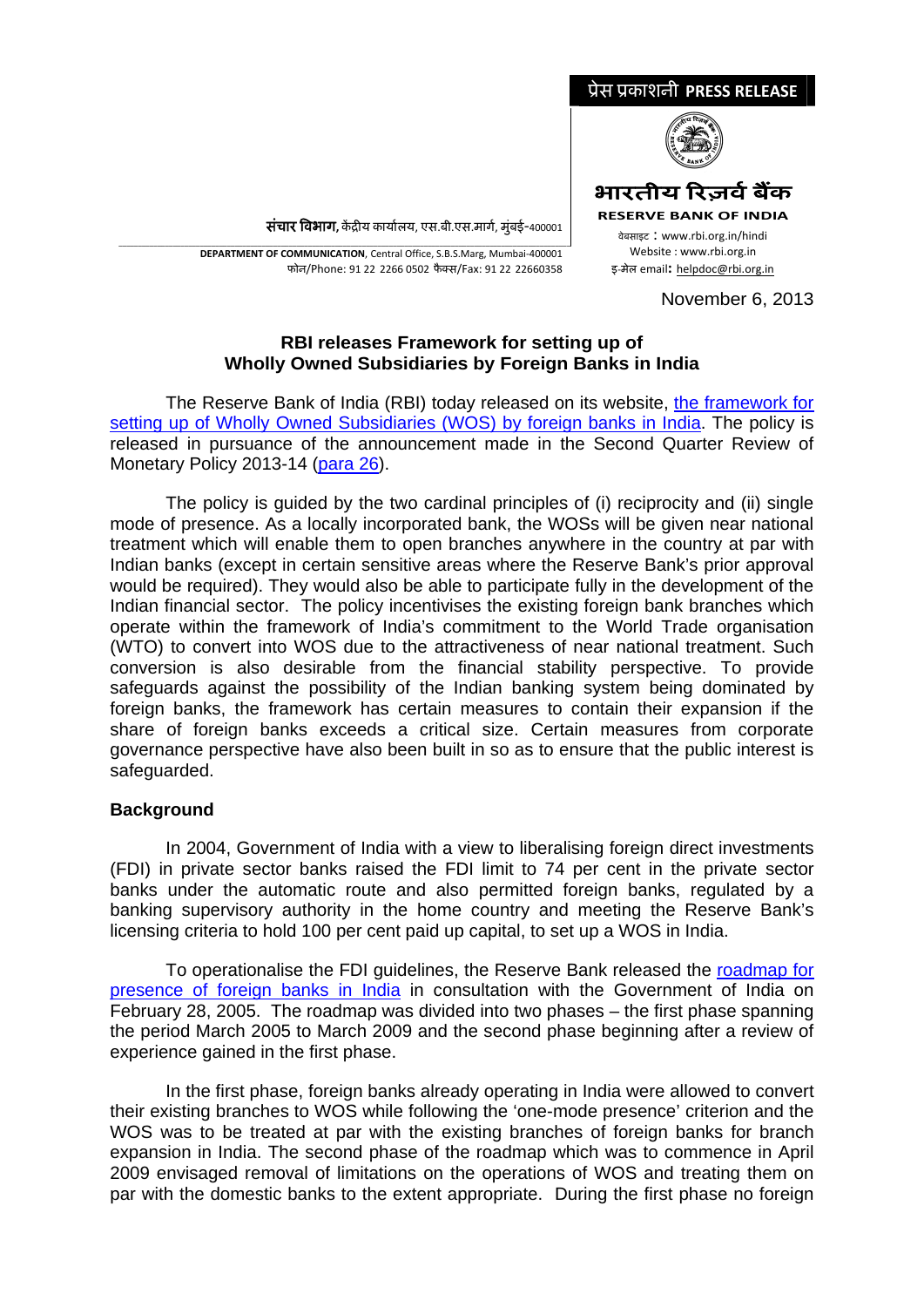bank came forward to set up or convert their branches into WOS in the absence of adequate incentives.

As a sequel to the roadmap of 2005 and pursuant to the announcements made in the [Annual Policy Statement for 2010-11,](http://www.rbi.org.in/scripts/NotificationUser.aspx?Id=5602&Mode=0) the Reserve Bank issued a [Discussion Paper](http://www.rbi.org.in/scripts/BS_PressReleaseDisplay.aspx?prid=23795)  [in January 2011](http://www.rbi.org.in/scripts/BS_PressReleaseDisplay.aspx?prid=23795) on the mode of presence of foreign banks in India. The framework for setting up of WOS by foreign banks in India has now been finalised taking into account the feedback received on the Discussion Paper and factoring in the lessons from the crisis which favours a subsidiary mode of presence from financial stability perspective.

## **Key features of the Framework**

- Banks with complex structures, banks which do not provide adequate disclosure in their home jurisdiction, banks which are not widely held, banks from jurisdictions having legislation giving a preferential claim to depositors of home country in a winding up proceedings, etc., would be mandated entry into India only in the WOS mode.
- Foreign banks in whose case the above conditions do not apply can opt for a branch or WOS form of presence.
- A foreign bank opting for branch form of presence shall convert into a WOS as and when the above conditions become applicable to it or it becomes systemically important on account of its balance sheet size in India.
- Foreign banks which commenced banking business in India before August 2010 shall have the option to continue their banking business through the branch mode. However, they will be incentivised to convert into WOS because of the attractiveness of the near national treatment afforded to WOS.
- To prevent domination by foreign banks, restrictions would be placed on further entry of new WOSs of foreign banks/ capital infusion, when the capital and reserves of the WOSs and foreign bank branches in India exceed 20 per cent of the capital and reserves of the banking system.
- The initial minimum paid-up voting equity capital for a WOS shall be  $\bar{\tau}$  5 billion for new entrants. Existing branches of foreign banks desiring to convert into WOS shall have a minimum net worth of  $\bar{\tau}$  5 billion.
- The parent of the WOS would be required to issue a letter of comfort to the RBI for meeting the liabilities of the WOS.
- Corporate Governance (i) not less than two-third of the directors should be nonexecutive directors; (ii) a minimum of one-third of the directors should be independent of the management of the subsidiary in India, its parent or associates; (iii) not less than fifty per cent of the directors should be Indian nationals /NRIs/PIOs subject to the condition that not less than  $1/3<sup>rd</sup>$  of the directors are Indian nationals resident in India.
- The branch expansion guidelines as applicable to domestic scheduled commercial banks would generally be applicable to WOSs of foreign banks except that they will require prior approval of RBI for opening branches at certain locations that are sensitive from the perspective of national security.